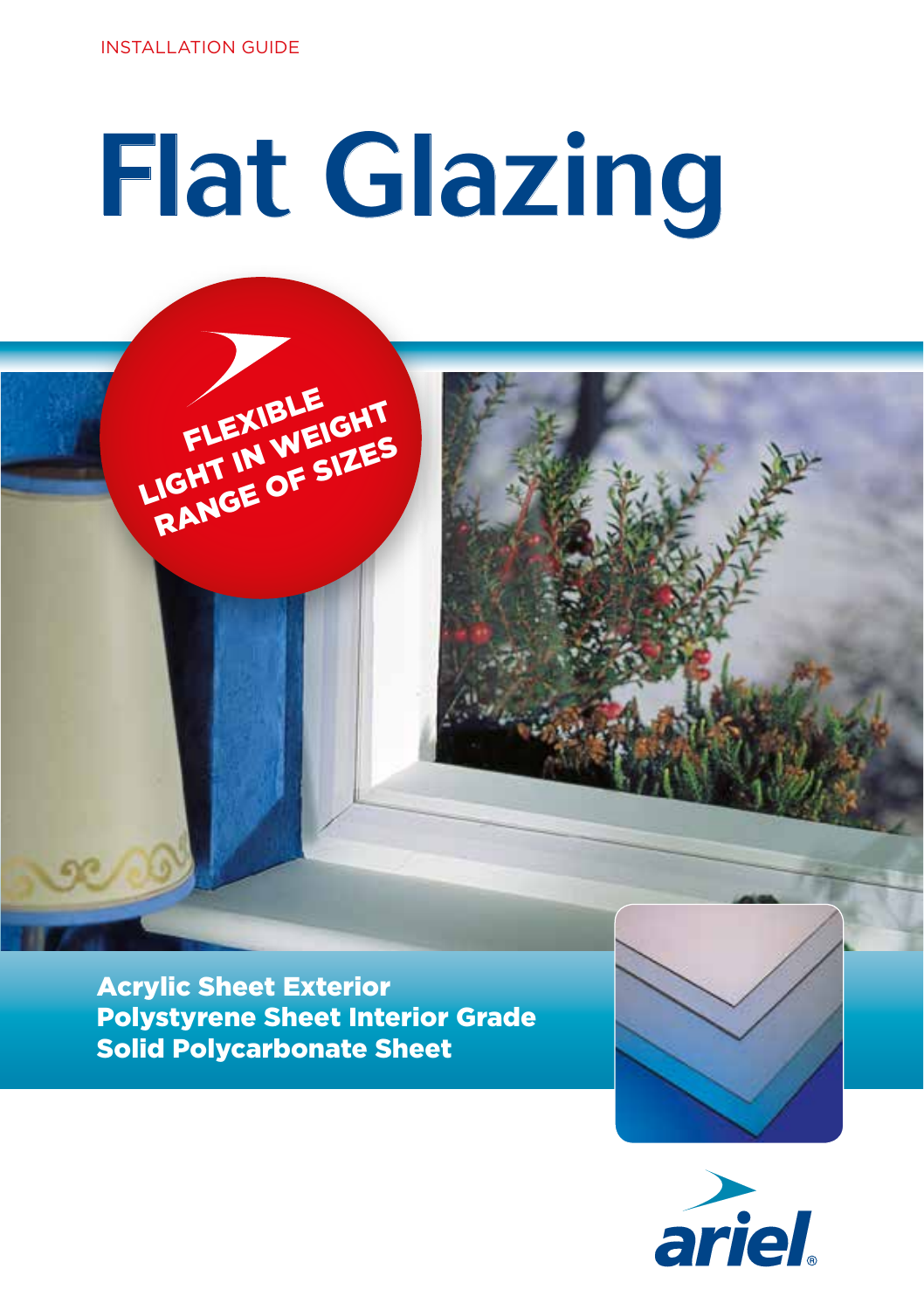## Flat Glazing



### IMPORTANT

These instructions are guidelines only and do not include all the appropriate equipment which should be used in accordance with safety regulations.

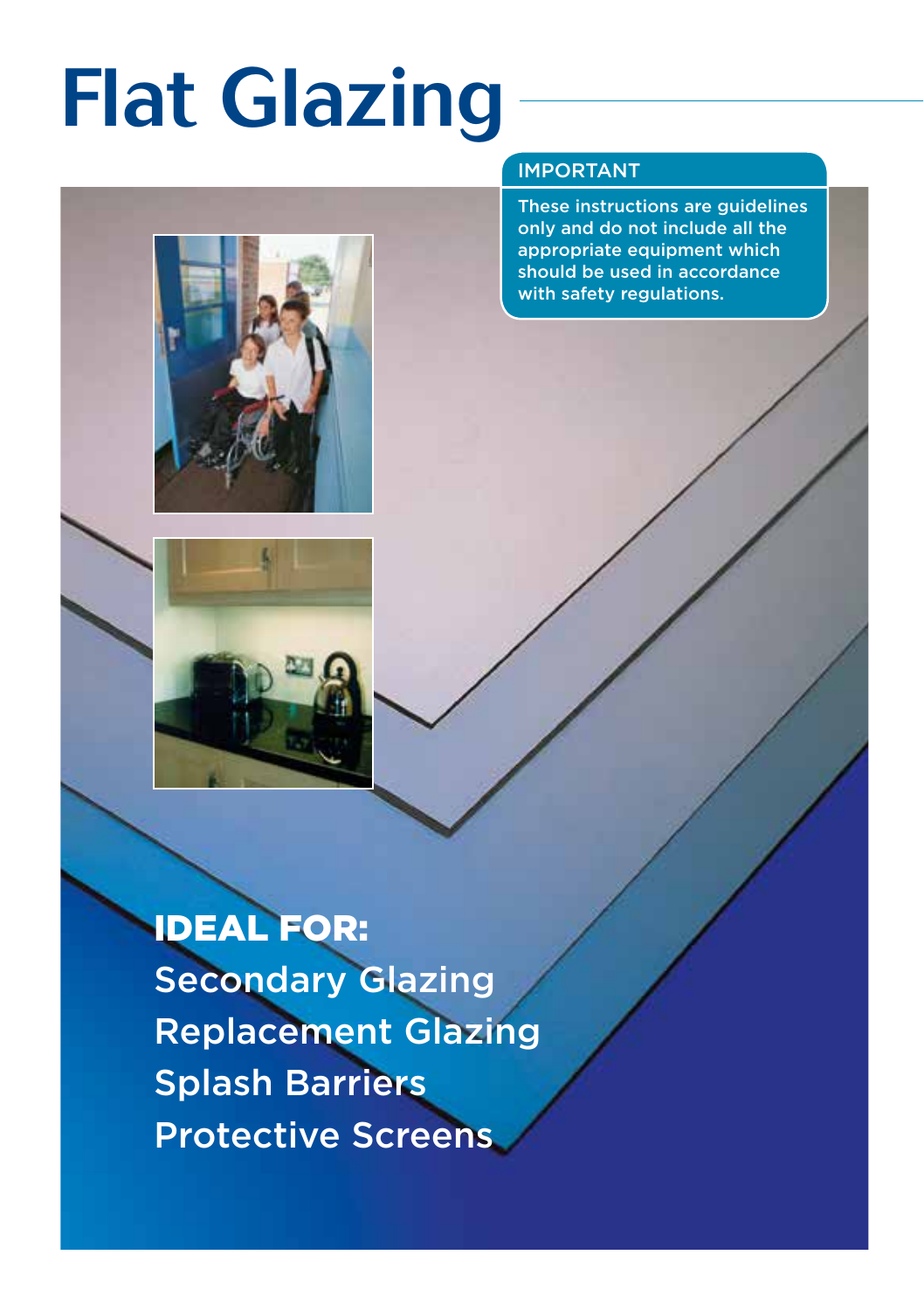

#### FEATURES

Safer & stronger than glass Easily transportable Light in weight UV resistant Flexible Suitable for interior & exterior use



APPLICATIONS

Secondary Double Glazing Replacement Windows (Planthouses & Sheds) Cloches & Coldframes Room Dividers Display Cases & Door Panels



Clear Polystyrene Sheet

#### FEATURES

Safer & stronger than glass Easily transportable Light in weight Economical Suitable for interior use only



#### APPLICATIONS

Splashbacks & Wallpaper Protection Display Cases & Cupboard Fronts Room Dividers Interior Door Panels Lightweight Shelving Picture Framing



INTERIOR & EXTERIOR USE

#### FEATURES

Very high impact resistant Much safer than glass Flexible High light transmission UV resistant Suitable for interior & exterior use

#### APPLICATIONS

Primary Glazing Secondary Glazing Areas Where Security is Vital Whenever Vandalism is Possible Screen Guards & Visors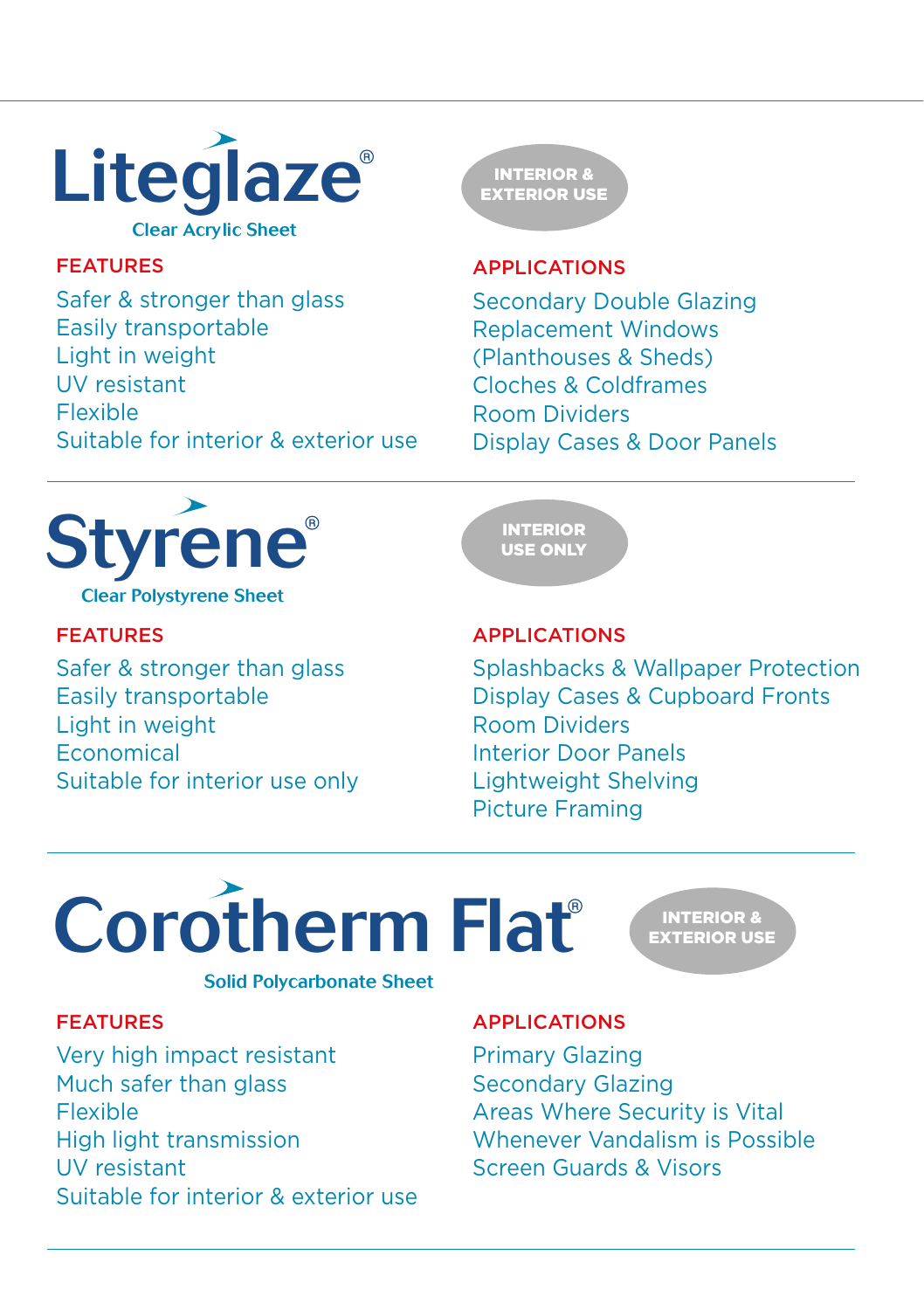

1

#### **Cutting**

Carefully score the sheet until nearly halfway through and right up to the edges, using a cutting knife with a scoring blade, against a firm straight edge, clamping the sheet to avoid slipping. It is best to score the sheet on a firm flat surface.

Place the sheet on a firm table, with the scored cutting line upwards and along the edge of the table, then apply even pressure downwards to break the sheet along the scored line. When breaking the sheet support all the sheet fully along the scoreline. If any irregularities occur, they can be smoothed with an emery board or filing plane.

N.B. It will not be possible to cut Corotherm Flat using this method. See sawing guidelines below.



#### Sawing

Ariel Glazing Sheets can be sawn, either singly or several sheets together. Use an electric jigsaw or a handsaw with a fine toothed blade at a shallow angle. Sawing is better than cutting and dividing if just a thin strip needs to be removed from a sheet. For cutting curves, use an electric jigsaw which has a scrolling feature. When using a jigsaw set the pendulum stroke to zero and when cutting curves always ensure the sheet is fully supported.



#### Drilling

Slow speed power drills or hand drills are both suitable for drilling Glazing Sheets and should be used with a metal working bit. Prevent the drill point from skipping by marking the hole position with a bradawl or by applying a small piece of adhesive tape where the hole is to be made. Use light pressure and back the sheet with a piece of wood to help prevent the sheet from chipping where the drill bit emerges. Make holes 3mm larger than fixings to allow for thermal movement.



#### Fixing

Ariel Glazing Sheet can be fixed using suitable proprietary fasteners, jointing strips, adhesives and sealants. Leave 3mm clearance around the edges of the panels to allow for thermal movement. Do not remove the protective film until the piece is ready to be fitted. Corotherm Flat can be installed in most types of frames including PVC, wood and aluminium. The framing system must retain the sheet but allow for thermal movement. Only compatible sealants must be used, these include silicone, EPDM, neoprene or 'plasticiser free' chloroprene materials of proven performance. Please note that PVC gaskets are not suitable for use with polycarbonate.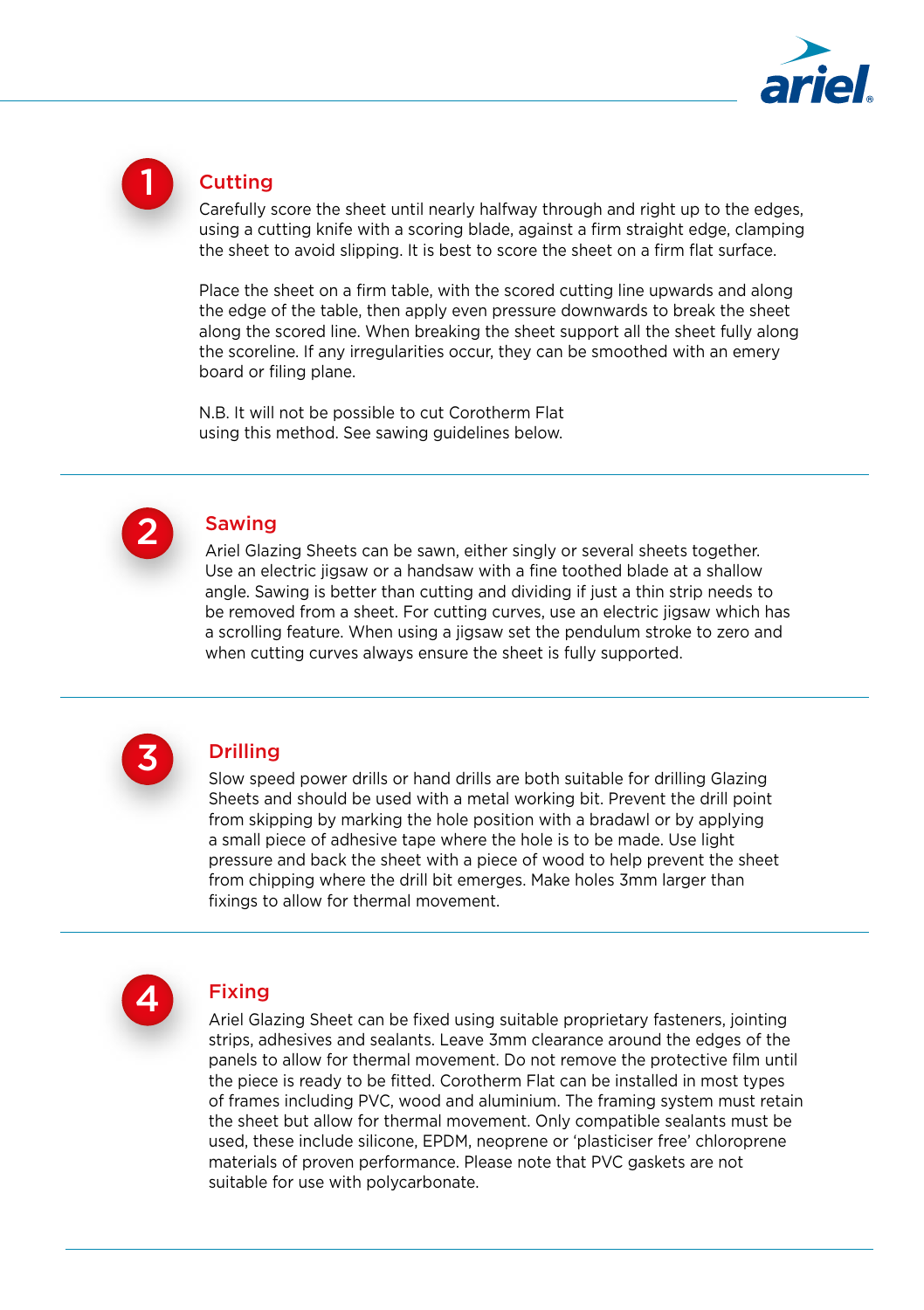

#### Liteglaze Glazing Strip



The Liteglaze Glazing Strip can fix Ariel's glazing materials from 2mm to 4mm as secondary glazing to an existing window frame. The double sided adhesive tape means it can be fixed to either wood or metal frames securely. For larger wooden windows it is recommended that the strip is screw fixed. The 'snap-in' cap makes installation both quick and easy. It is also suitable for fitting Styrene in internal situations e.g. internal door panels, wallpaper protection etc.

#### Thermal Expansion Allowance

| <b>Product Type</b> | <b>Co-efficient of</b><br><b>Thermal Expansion</b><br>$mm/m^{\circ}C$ | <b>Expansion</b><br><b>Allowance per</b><br>metre of sheet (mm) | <b>Hole Size</b>                                          |  |  |
|---------------------|-----------------------------------------------------------------------|-----------------------------------------------------------------|-----------------------------------------------------------|--|--|
| Liteglaze           | 0.07                                                                  | 4.5                                                             | <b>Shank Diameter</b>                                     |  |  |
| <b>Styrene</b>      | 0.08                                                                  | 5.0                                                             | $+6$ mm for first<br>metre of sheet and<br>4.5mm for each |  |  |
| Corotherm Flat      | 0.067                                                                 | 4.5                                                             | subsequent metre                                          |  |  |

#### Cleaning

Use anti-static cleaner or warm soapy water to clean, also suitable for use with Styrene and Corotherm Flat.

DO NOT USE glass cleaner, abrasives or squeegees.

#### Glazing Sheet Dimensions

| <b>DIMENSIONS (MM)</b>                       | 600 x<br>1200 | 600 x<br>1800 | 900x<br>1200 | 1200x<br>1200 | 1200 x<br>1800 | 1200x<br>1830 | 1200x<br>2400 | 1220 x<br>2400 |
|----------------------------------------------|---------------|---------------|--------------|---------------|----------------|---------------|---------------|----------------|
| Liteglaze <sup>®</sup><br>(2mm and 4mm)      | $\bullet$     | $\bullet$     |              | $\bullet$     | $\bullet$      |               | $\bullet$     |                |
| <b>Styrene</b> <sup>*</sup><br>(2mm and 4mm) | $\bullet$     | $\bullet$     | $\bullet$    | $\bullet$     | $\bullet$      |               | $\bullet$     |                |
| <b>Corotherm Flat</b><br>(4mm and 6mm)       |               |               |              |               |                | $\bullet$     |               |                |